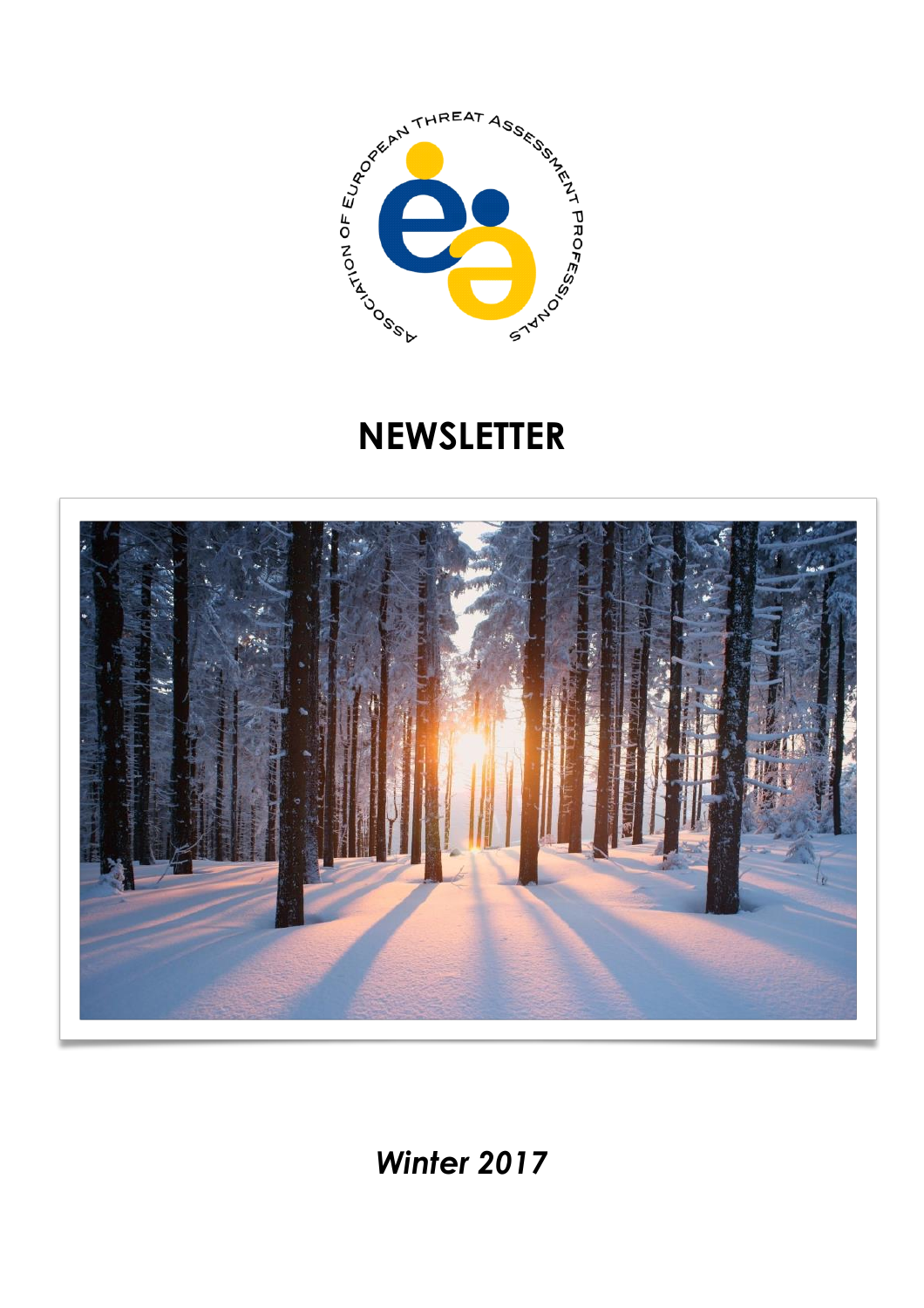

## **MESSAGE FROM THE BOARD**

Dear members,

The year 2017 marks our 10th anniversary year. The idea for the European association started in the beginning of this century through participation to a few ATAP conferences in Anaheim, California. The field of threat assessment and management was still relative new and it still is. During the era prior to AETAP stalking and domestic violence prevention were the main topics and many European countries had very recently adopted stalking laws including a broad variety of restraining orders. The first meeting took place in Brussels in 2005 with less than 20 experts from across Europe. However, the two day meeting did not lead into the founding decision of AETAP. It would take two more years and more similarly thinking professionals to start planning our first official conference in Lucern, Switzerland. In 2008 we were more prepared and ready and the conference was the starting point for the association as well.

Membership numbers at the moment are around 70 professionals and we would love to see more join our association. Compared to all three other TAPs, we operate in a geographical region that has 24 languages just in the EU, which clearly has an impact on our extension process. Our numbers do grow, but slowly. So far the people that have decided to discontinue their membership have done so due to job change or change of focus in their current assignments. So please keep in mind that we are more than happy to see more members and the best person to spread the word is a current AETAP member.

Cooperation with other TAP's is still strong. AETAP has managed to send at least one representative to each TAP conference around the globe. All presidents and their boards are strongly committed to enhance the cooperation and benefits of the global network are seen at least on a monthly basis with either victims or perpetrators traveling across country lines and from one continent to another. If you do have an opportunity to visit any of the other TAPs, please do so. The travel will most definitely be worth the time and the investment.

We are extremely happy to announce, that the European Accreditation is finally ready! More information will be on our website soon and for those who are interested, there is also a possibility to sharpen your skills at the Core competencies workshop day in Dublin, at our 10th conference this coming April. Check out the program and topics from our website at [www.aetap.eu](http://www.aetap.eu/)

Dublin conference will be the 10 conference of our association. We have grown with a slow but steady pace. We have managed to have conferences in eight different countries so far.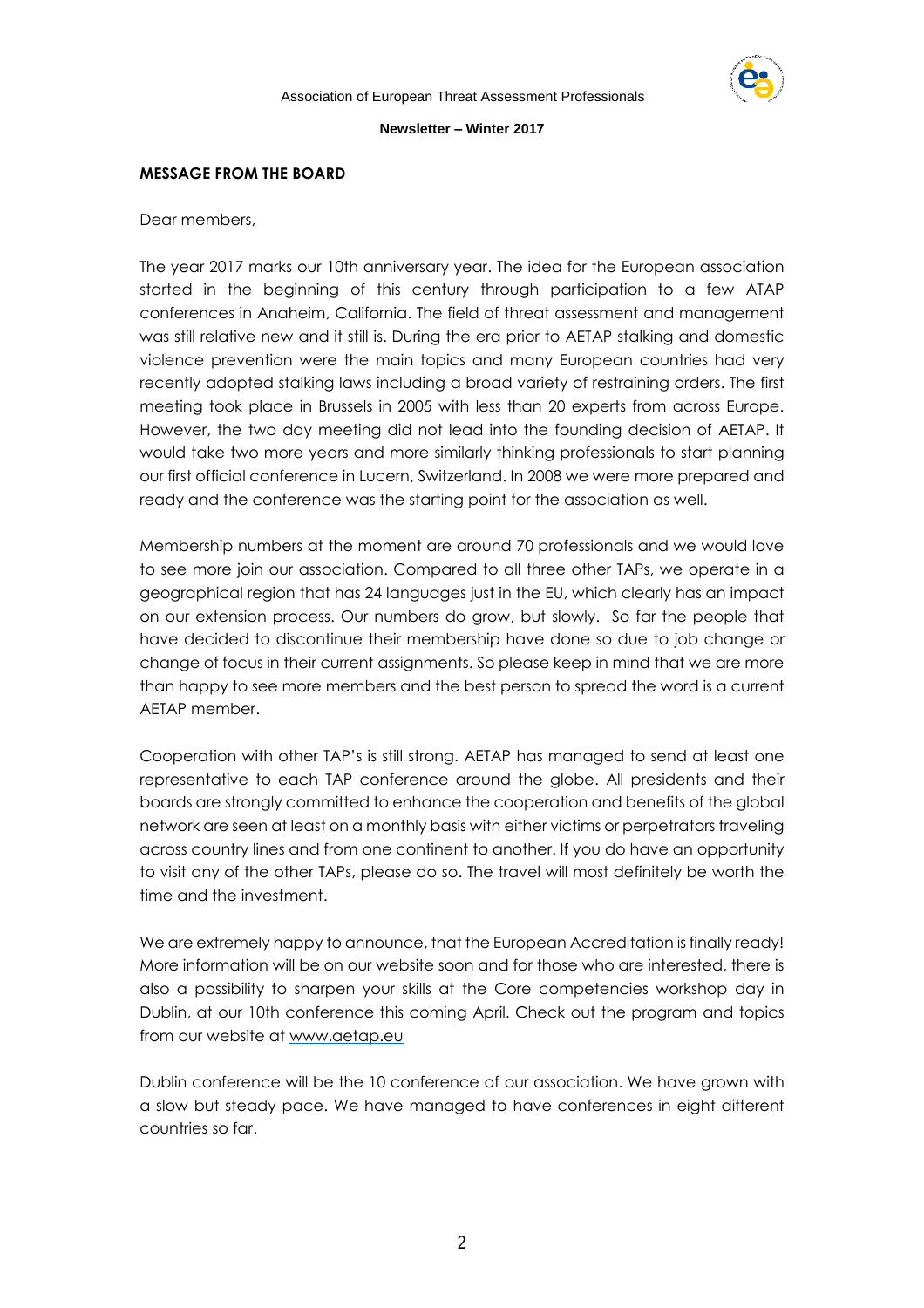

Our focus has changed to workplace violence, school shootings and terrorism as the threat picture has also changed throughout the years, but we have not forgotten our original interest related to stalking and domestic violence prevention. Unfortunately there is still plenty to do and all actors in the field of threat assessment and management are desperately needed. AETAP will continue on its path to promote research on threat assessment and management, to implement tools and structures in relation to the topic, teach and train professionals in threat assessment and management. While pursuing excellence in these fields, your input is needed and highly valued. Thank you for being a member of AETAP.

On behalf of the AETAP board,

**Totti Karpela, President** Helsinki, Finland

# **AETAP ANNUAL CONFERENCE**

Dublin, 24 - 27 April 2017

Welcome to beautiful Dublin - Ireland, where European threat assessment history continues. The 2017 annual international AETAP conference, the 10th in our history, will take place at the world famous and historical Trinity College, right in the city centre of Dublin.

On Monday the 24th attendees can chose between attending two workshops. Dr. Randy Kropp from Canada will lead the SARA-V3 workshop, explaining a set of guidelines for assessing the threat of intimate partner violence (IPV). Participants will learn how to apply the SARA-V3. More information about this workshop further on in this newsletter. AETAP also provides a 'core competencies' workshop for beginners in the field, or those participants interested in a better understanding of the basic concepts, models and practices in modern threat assessment.

The official conference starts on Tuesday, and on Wednesday there will be two parallel sessions with focus on academia or corporate. It is possible to change the tracks between the breaks.

The the  $10^{th}$ AETAP conference in Ireland combines a wealth of experience and the latest information from Europe, North America, Australia, Africa and Asia. We have secured great speakers from a variety of backgrounds with a fascinating mix of professional experience.

Dublin was founded as a Viking settlement in the 10<sup>th</sup> century and became Ireland's principal city. During the 17th century the city expanded and was the second largest city in the British Empire for a short period. Consequently, to the partition of Ireland in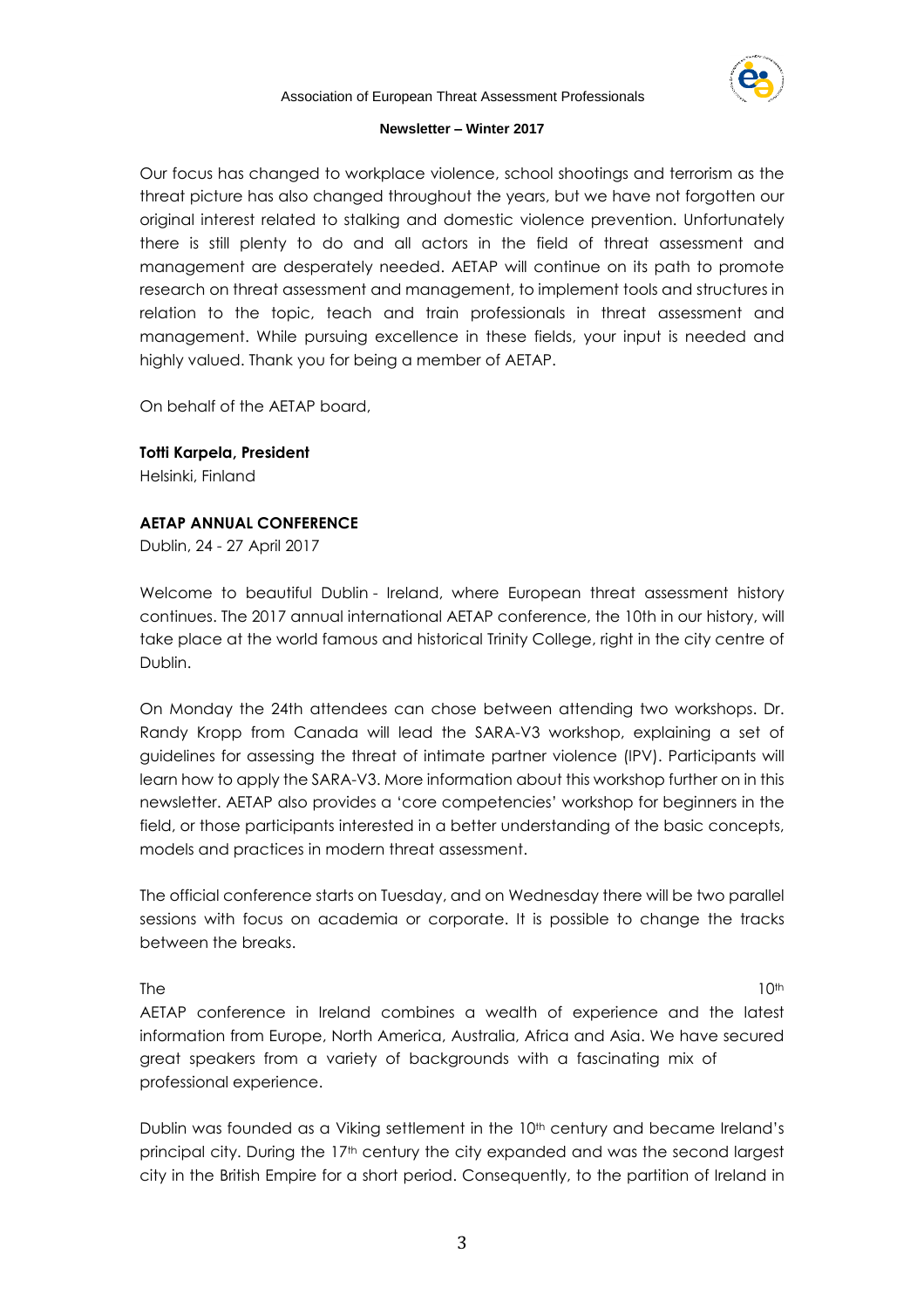

1922, Dublin became the capital of Ireland.

In the 21st century Dublin is still a very interesting city with many things to see. The AETAP Conference of 2017 will take place at Trinity College which is the oldest university in Ireland, founded in 1592. Other things to see in Dublin are the Kilmainham Gaol (the old prison), the world famous Guinness Storehouse, St Patrick's Cathedral, and the Old Jameson Distillery. Temple Bar is a very popular attraction in Dublin with its many typical Irish Pubs.

Dublin is a small city and most popular attractions are in walking distance from Trinity College, where the conference will be held. Other ways of transportation in Dublin are by city bus or taxi, also there are multiple Hop on Hop Off Bus Tours.

# **RESEARCH IN PROGRESS**

# **Validation research on the Stalking Risk Profile (SRP)**

Investigative psychologists from the Threat Management Unit of the Dutch National Police are teaming up with risk assessment and stalking experts from De Forensische Zorgspecialisten (DFZ) in Utrecht, Netherlands, and the Centre for Forensic Behavioural Science in Melbourne, Australia, to conduct research into stalking and stalking risk assessment in the Netherlands. Dr Troy McEwan, one of the world's leading stalking researchers, will be visiting the Netherlands for six months in 2017 and working with Dr Vivienne de Vogel (DFZ) and Cleo Brandt and Bianca Voerman (Dutch National Police) on the project. The main aim of the research is to evaluate the Dutch-language Stalking Risk Profile (SRP), determining its predictive validity and comparing it to the results of a recently published evaluation of the [English-language](http://www.safetylit.org/citations/index.php?fuseaction=citations.viewdetails&citationIds%255B%255D=citjournalarticle_523976_13) version of the instrument

[\(http://www.safetylit.org/citations/index.php?fuseaction=citations.viewdetails&citatio](http://www.safetylit.org/citations/index.php?fuseaction=citations.viewdetails&citationIds%255B%255D=citjournalarticle_523976_13) [nIds%5B%5D=citjournalarticle\\_523976\\_13\)](http://www.safetylit.org/citations/index.php?fuseaction=citations.viewdetails&citationIds%255B%255D=citjournalarticle_523976_13).

One of the most exciting aspects of the research will be evaluating the performance of the SRP in cases of stalking and harassment of public figures assessed by the Threat Management Team over the past three years.

Using cases drawn from police and forensic mental health files, the researchers will also be able to collect detailed information about stalking in the Netherlands, and examine effective and ineffective police responses in stalking cases. The project will continue throughout 2017 with results to be made available in 2018 and 2019.

# **Troy McEwan**

Australia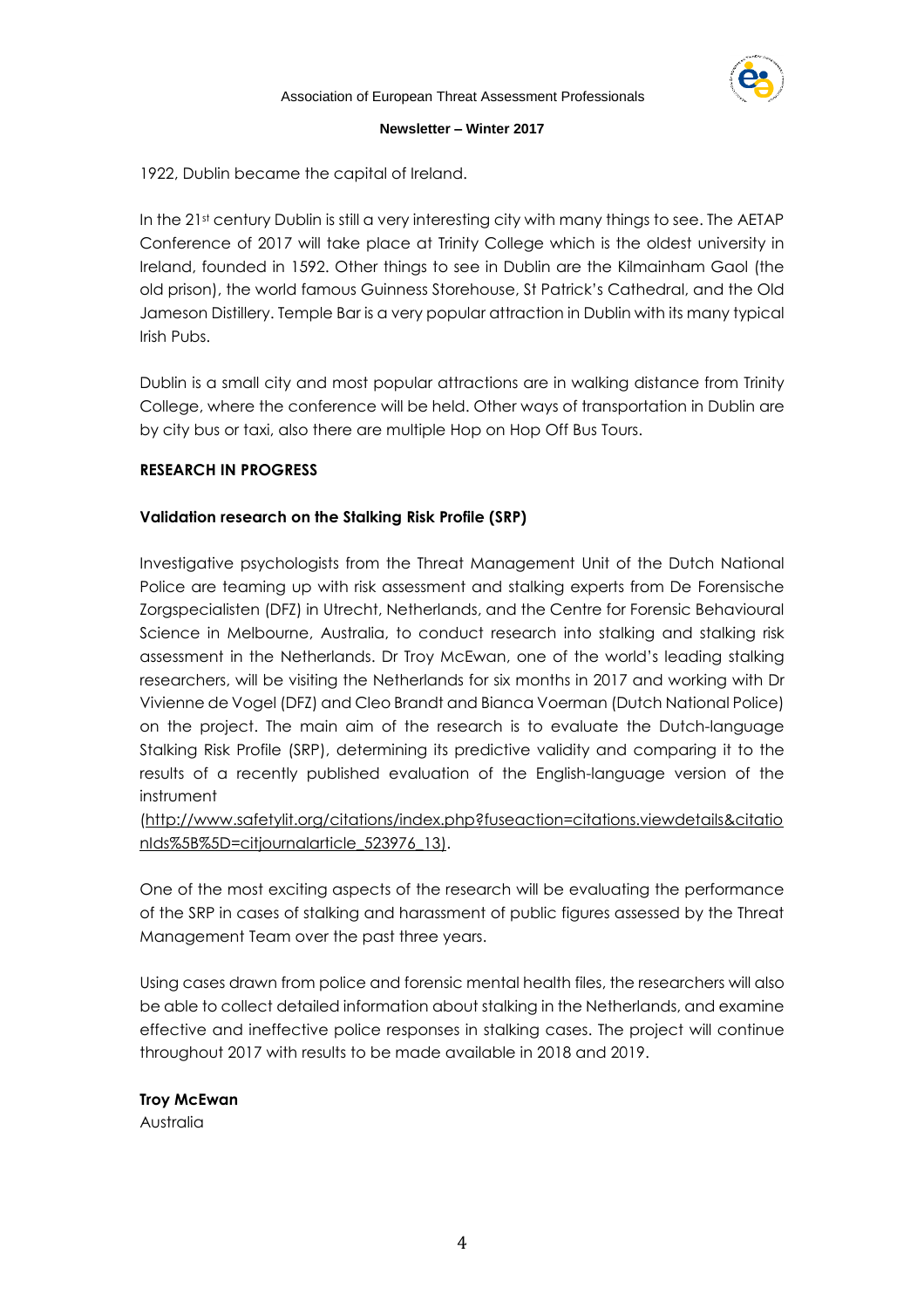

## **Mapping Risk & Threat Assessment Approaches for Violent Extremism**

The Centre for Research and Evidence in Security Threats (CREST) in the UK is undertaking a project to map the risk and threat assessment terrain for violent extremism. It aims to address the complexities of this task identify standards for instruments developed in different operational contexts and different pre and post crime contexts produce a directory for practitioners collating the instruments currently in use, their operational context and purpose, and the evidence for their theoretical and empirical underpinning, inter-rater reliability, validity and utility as this develops.

It will take as its model the *Framework for Risk Assessment and Management Evaluation* (FRAME) introduced by the Risk Management Authority (RMA) established in Scotland in 2004 to ensure that risk decisions are based on proportionate, purposeful, and defensible practice.

This includes a *Risk Assessment Tools Evaluation Directory* (RATED) which describes the criteria for the comparison of currently available clinical risk guidance, and which the CREST project aims to parallel for the assessment of extremist violence. The Directory will be updated as the literature on the performance of these tools develops.

A second phase of the project is in development that is planning a blind 'road testing' of these instruments on case studies for which the outcome is known but not disclosed at the time of the assessment. Firstly, if it can be arranged we will approach the originators of these instruments to complete some pilot case studies in order to record their optimal performance, and secondly we will ask other risk and/or threat assessors, suitably trained, to repeat the process to provide measures of inter-rater reliability as well as overall criterion validity. We expect this process to tell us what instruments work best in what situation and with what level of training. We then plan to take this project to scale and repeat it with a greater number of cases.

Watch this space for updates as the project develops.

## **Monica Lloyd**,

CREST ResearchFellow, University of Birmingham, United Kingdom **Caroline Logan**, Greater Manchester Mental Health NHS FT and University of Manchester, United Kingdom

## **PUBLISHED RESEARCH**

## **Journal of Threat Assessment and Management**

## *What is JTAM?*

One of the many benefits of AETAP membership is complimentary access to *Journal of*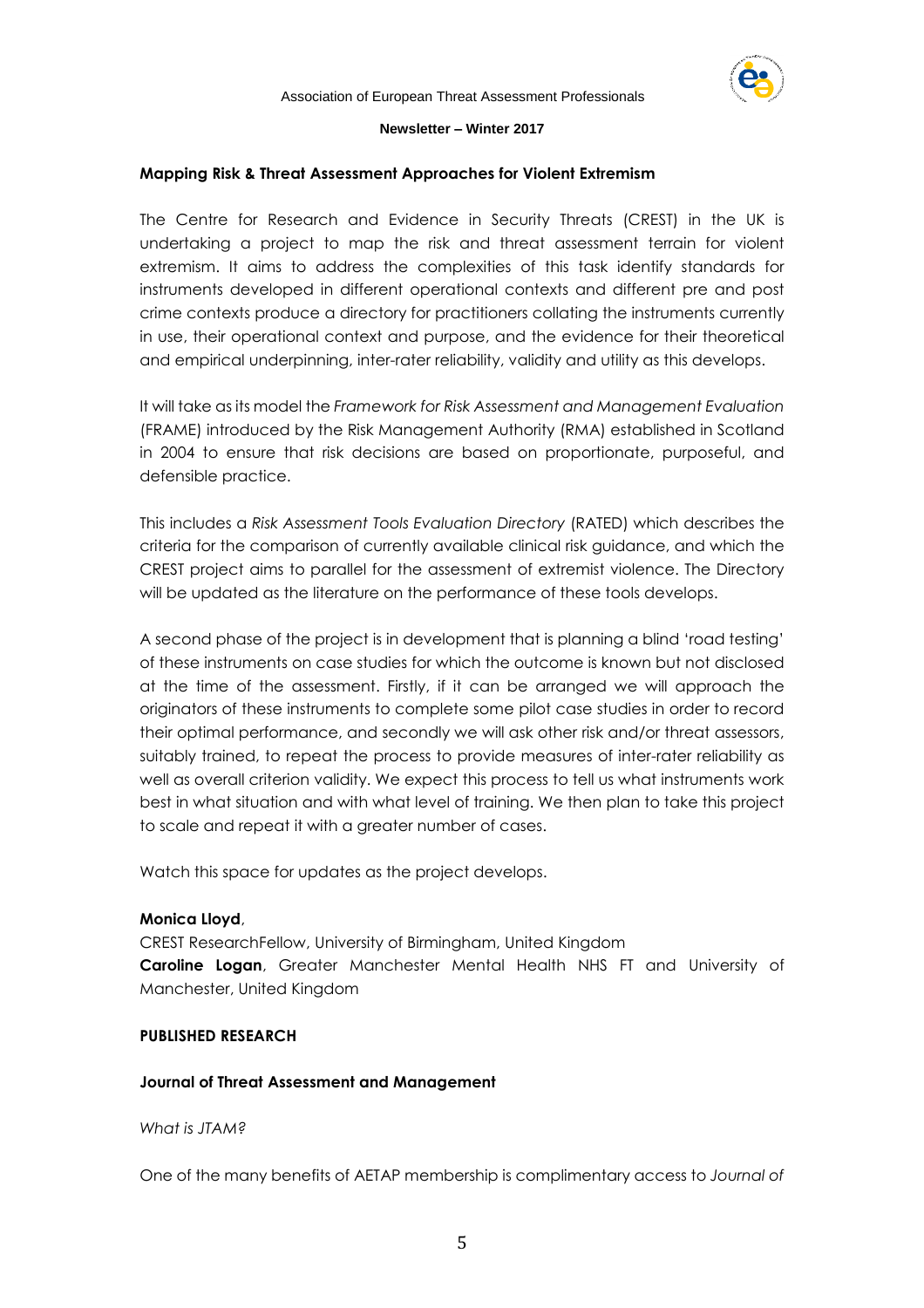

*Threat Assessment and Management* (*JTAM*). *JTAM* publishes cutting edge research, case studies, and commentary for professionals and scholars whose work focuses on operational aspects of the assessment and management of risk for interpersonal violence. Learn more at [http://www.apa.org/pubs/journals/TAM/index.aspx.](http://www.apa.org/pubs/journals/TAM/index.aspx)

# *What's new with JTAM?*

The final Issue of 2016 is now available online. It includes Part I of a Special Section on Campus Threat Management. Part II, to be published in the first Issue of 2017, will focus in part on threat assessment and management in European higher education settings.

In addition to welcoming papers on general topics of relevance, *JTAM* also invites manuscripts for a Special Issue on *Threat Assessment and Management in Healthcare Settings*. The submission deadline is 1 April 2017. This Special Issue seeks to address some of the most pressing challenges for assessing and managing risk of violence in this unique workplace setting. We strongly encourage submissions that address diverse aspects of this problem, including issues related to law; policy; administration and organisation; security; training; and development, implementation, and evaluation of procedures for triaging, assessing and managing violence risk. Diverse formats of papers are encouraged, including case studies of individual persons, case studies describing program implementation in organisational settings of any size, commentaries, primary research, and secondary research (e.g., systematic reviews, meta-analyses). Contact Dr. Laura Guy with any questions [\(lguy@sfu.ca\).](mailto:lguy@sfu.ca))

## *How do I access JTAM?*

Active AETAP members can access *JTAM* online or receive copies by mail. In addition to access to all current and previous full-text *JTAM* articles, members also have online and abstract level access to over 80 journals published by the American Psychological Association. Please contact your regional Senior Editor, Jens Hoffman [\(jens.hoffmann@t-p-s.net\)](mailto:jens.hoffmann@t-p-s.net), with any questions about accessing *JTAM.*

# **Laura Guy**

Vancouver, Canada

## **Understanding Mental Illness and Violence: Now Is the Time**

You might think 'why another article on this topic?' Well, it is because Schug succeeds in addressing exactly the major problems with all studies on this complex relationship between mental illness and violence. Evidence to date indicates that mental illness may play a large role, a small role, or perhaps no role at all. One of the problems with the research are the umbrella terms; and mental illness is representing a continuum of severity. Three general conceptual relationships are possible:

(1)mental illness causes violence (psychiatric symptoms may serve as motivators) (2)mental illness contributes to (but does not directly cause) violence (as facilitative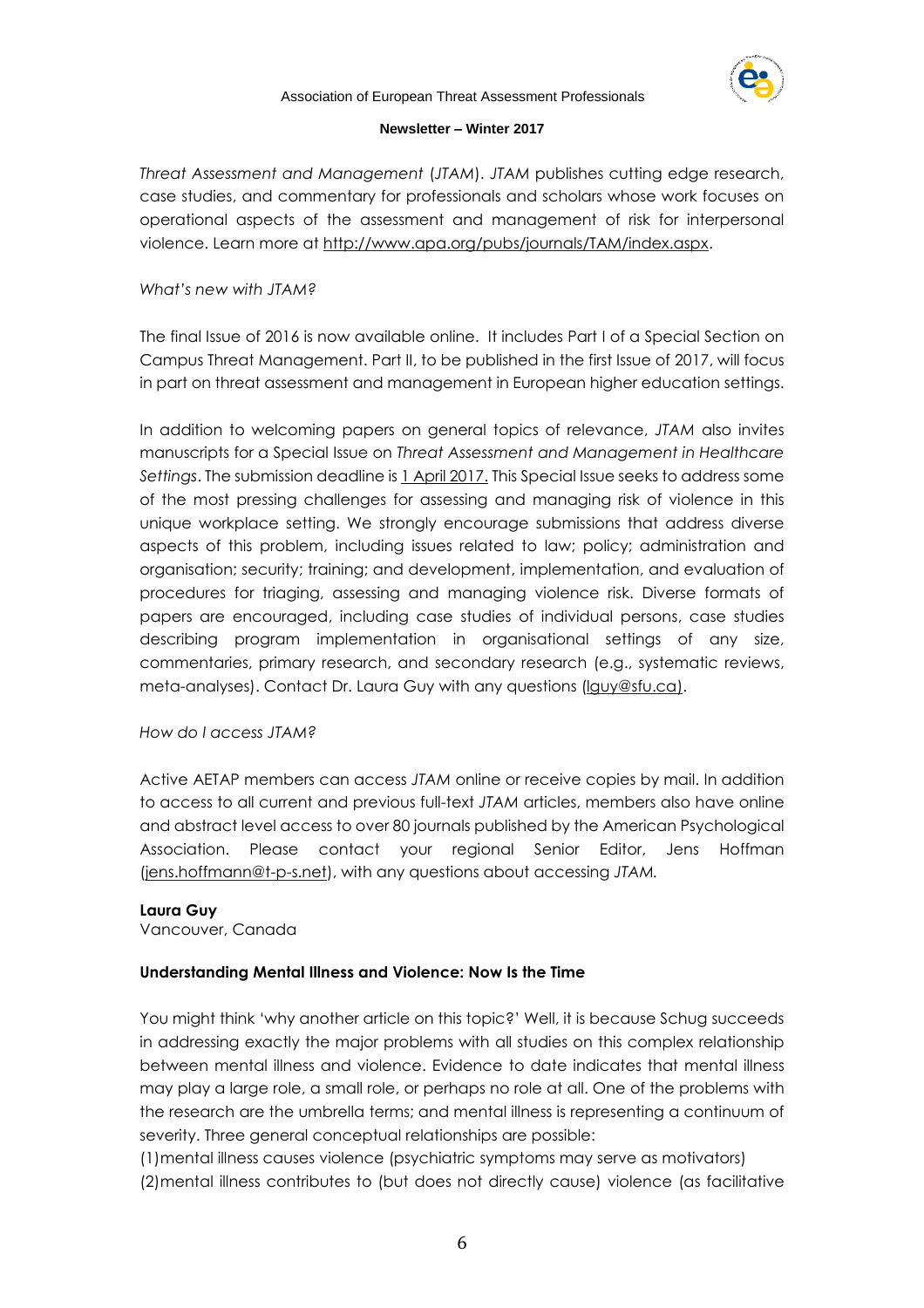

impairments)

(3)violence in spite of mental illness (i.e. an individual who was violent and/or criminal before the illness developed)

In sum, it can be concluded that you have to look at the case to judge about the specific relationship between mental illness and violence. It is case dependent. And that is exactly where we end at what we do: operational threat assessment!

Cited from **Robert A. Schug** (2016) (Reference: <http://online.liebertpub.com/doi/pdf/10.1089/vio.2016.0012> )

# **The HCR-20 Version 3: A Case Study in Risk Formulation**

Do you remember the inspiring lecture from Stephen Hart about **"Improving Threat management: formulation & case conceptualisation of violence risk"** in Stockholm a few years ago? Here is an excellent publication on the key process proposed for linking the assessment and overall management of risk in risk formulation – the act of understanding the underlying mechanism of an individual's harm potential in order to develop sensitive and proportionate hypotheses to facilitate change.

Individuals who are not well understood are not risk managed with focus, clarity of objectives, or confidence, and restrictive interventions are more likely to prevail as a consequence.

Formulation should be the springboard for intervention – it should be the individual theory of the client's harm potential that creates hypotheses about the generation of change. The formulation is a means to communicate the most important –risk relevant – information about the client. To read a risk formulation should be to understand the client's risk (what he or she seeks to achieve by violence). Looking for risk factor clusters may help the assessor to discern the most critical risk factors around which other risk factors coalesce. Another possible way to create your risk formulation is the 3D-model – drivers, destabilisers and disinhibitors.

Caroline Logan, from the Psychology Department in Manchester (UK), gives also a very clear example with the case study 'Paul'. In the risk formulation for Paul it is specified in which situations he is at risk, and why. Advise is also given on how additional information can be monitored or gathered. For instance, direct questioning, could be one of the options. However, the literature has paid little attention to the combination of forensic interviewing skills and clinical interviewing skills so far.

Cited from **Caroline Logan** (2014) Reference: [http://www.tandfonline.com/doi/full/10.1080/14999013.2014.906516?scroll=top&need](http://www.tandfonline.com/doi/full/10.1080/14999013.2014.906516?scroll=top&needAccess=true) [Access=true](http://www.tandfonline.com/doi/full/10.1080/14999013.2014.906516?scroll=top&needAccess=true)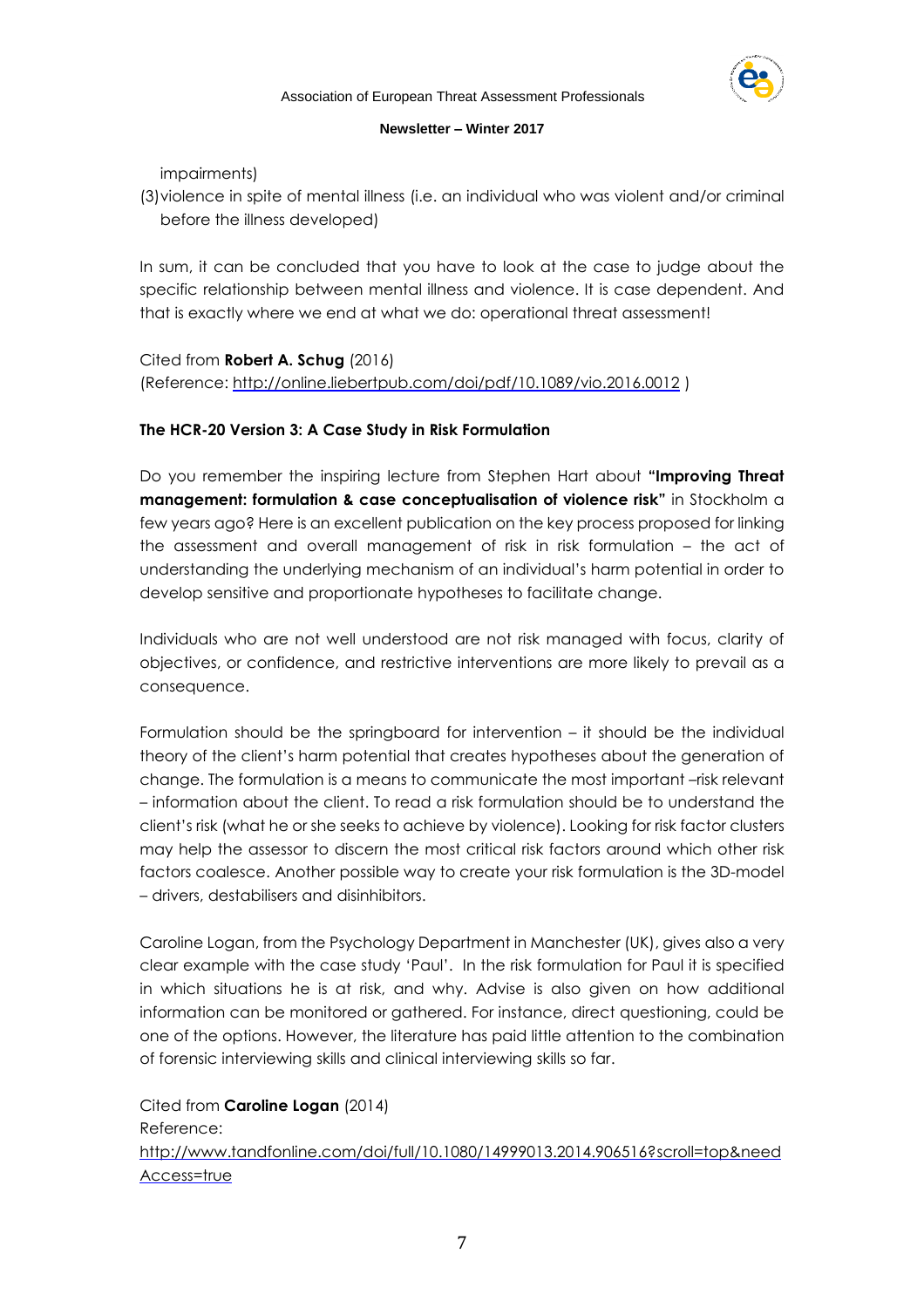

# **INSTRUMENTS & TOOLS**

# **WAVR-21 V3**

The third edition of the WAVR-21, well known as an instrument to assess the risk of targeted workplace violence, was published in the fall of 2016. The V3 edition offers a number of updates and modifications. The authors, Drs. Stephen White and Reid Meloy of the USA, have adapted the WAVR "Worksheet" so that all threat assessment professionals may now use it, not just clinicians. A comprehensive Intake and Documentation Questionnaire is also a new feature. The manual has been greatly expanded to reflect more recent research and the continuing case experience of the authors, their colleagues, and the professionals who attend their WAVR-21 trainings.

A major change is the specific adaptation and expansion of the WAVR to include adult student and academic contexts where relevant. New material in the manual addresses the relationship to violence risk of neurological factors, PTSD, autism, campus-related alcohol abuse, sexual assault, and terrorist motives.

Expanded or new sections are offered on general prevention principles**,** formulating risk opinions, common bias errors, conducting assessment interviews, and intervention planning.

As always the authors have maintained a very accessible writing style, and the manual itself is a fine educational resource for understanding targeted violence risk and dynamics in workplace and campus contexts.

A software version of the WAVR-21 V3 is under development and will be available later this year.

A recent study out of the University of Nebraska demonstrated that "the WAVR-21 V3 would be a useful risk assessment measure of workplace violence in corporate organisations, educational environments, and government agencies. The findings were well within the range of results for validity studies of other violence risk structured professional judgment guides."

More information and how to purchase the WAVR-21 V3 manual and forms is available at [wavr21.com.](http://wavr21.com/)

# **Stephen White**

San Francisco, United States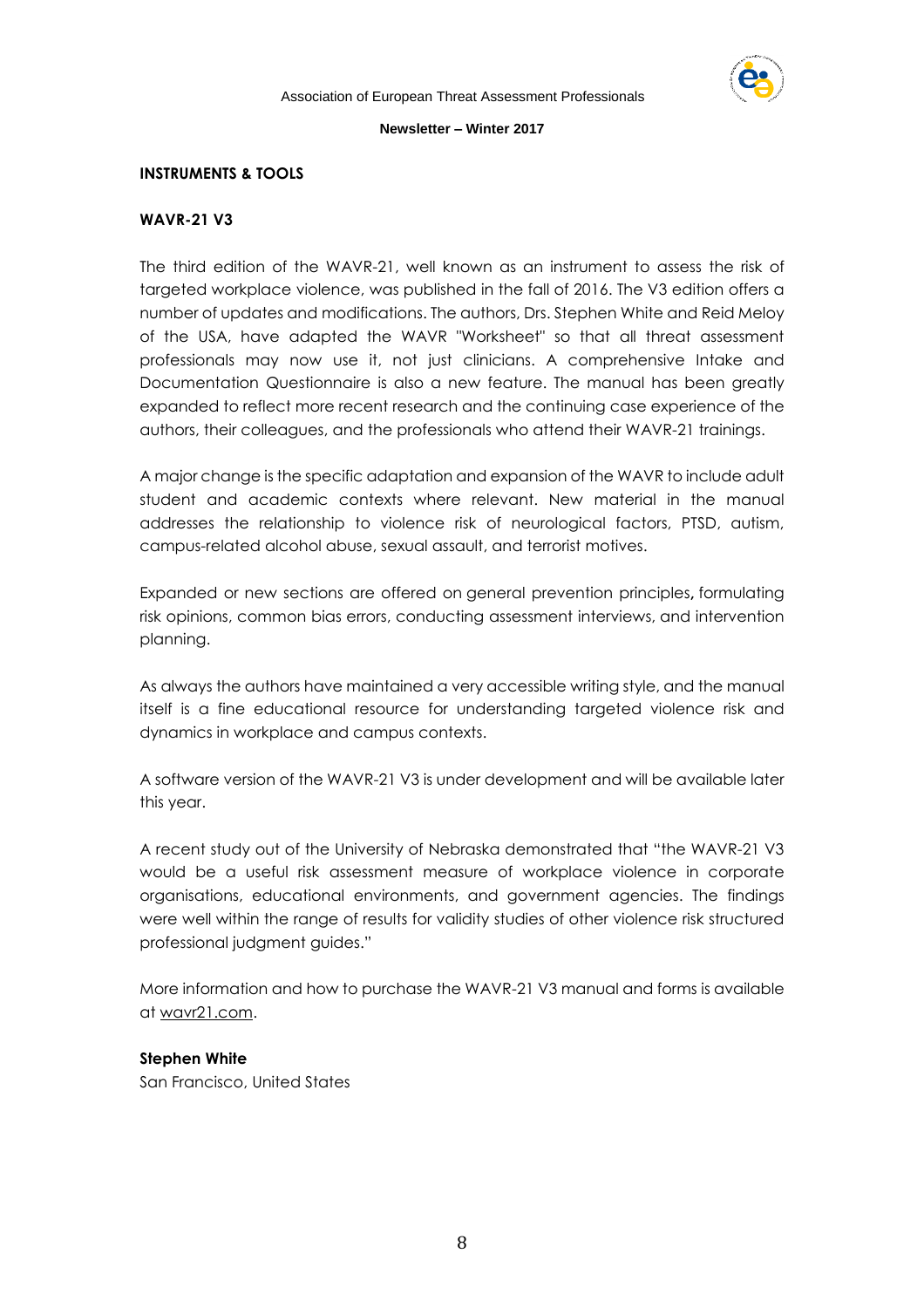

## **MEDIA**

## **"The making of an American Terrorist"**

This article of journalist Robb gives a thorough case discussion about Robert Dear who committed a mass shooting at a Planned Parenthood clinic in Colorado Springs on November 27<sup>th</sup>, 2015. Especially interesting is the striking resemblance between this case, possibly inspired by right-wing ideology, and jihadi terrorists. The false dichotomous thinking that someone is either a crazy loner or spurred by ideology is addressed again in this article.

Paul Gill, a professor of security and crime science at University College London (who will present at our conference in Dublin), comments: *"Many terrorists are not formally recruited or trained. Today's terrorists go online and find the ideology that fits their personal grievance and passively consume propaganda".* Also in Dears case websites meshed perfectly with his paranoid delusions, misogynist beliefs and violent fantasies. The right-wing media didn't just tell him what he wanted to hear. They brought authority and detail to a world he was convinced was tormenting him. They were his shelter and his inspiration, his only real community. He was fixated on magazines devoted to rightwing conspiracies. Far-right talk shows not only reinforced his views, they gave him a platform to express them. The calls to these shows made Dear feel like he was part of something bigger than himself. As with Islamic terrorists, the line between religious fundamentalism and extremist ideology grew blurry.

Reid Meloy, professor of psychiatry at the University of San Diego, was also cited: *"Forty percent of lone actors who commit terrorists acts are diagnosed as mentally ill. Paranoid individuals take what they hear in a very literal, concrete, absolutist way. They often don't understand sarcasm. It can excite them to violence."* For Dear, the rightwing media and extremism they champion gave his delusions and rage a sense of higher purpose – one couched in a religiosity every bit as dangerous as that of Islamic fundamentalists.

#### Cited from **Amanda Robb**

New Republic, December 2016 Read the whole article at: [https://newrepublic.com/article/138950/making-american](https://newrepublic.com/article/138950/making-american-terrorist-robert-dear-planned-parenthood)[terrorist-robert-dear-planned-parenthood](https://newrepublic.com/article/138950/making-american-terrorist-robert-dear-planned-parenthood)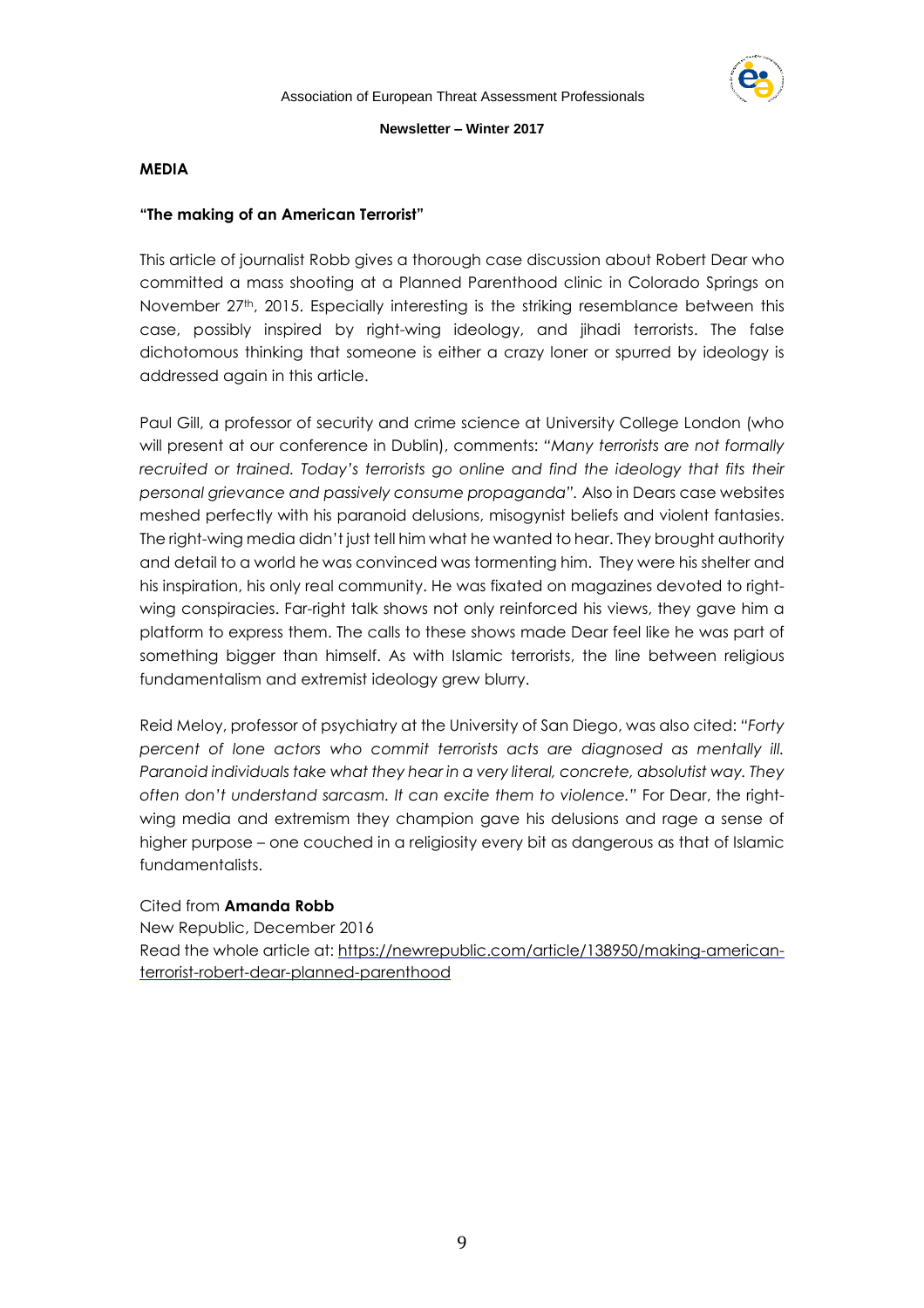

## **INTERNATIONAL ASSOCIATIONS, PROFESSIONAL NETWORKS & EDUCATION**

## **Live Webinar TRAP-18**

Reid Meloy

Dr. Meloy will be offering for the first time a live webinar on the TRAP-18 on April 12, 2017. Check this link for more information: [www.gifrinc.com/trap-18-webinar/](http://www.gifrinc.com/trap-18-webinar/) This is an excellent opportunity for those who had to miss AETAP's expert day last year in Ghent.

## **Masterclass: School & Campus Threat Management in a European Context**

Gene Deisinger Bram van der Meer

Educational professionals, security staff and HR professionals are increasingly involved in the assessment and management of persons who engage in threatening and volatile behaviour. Such persons can include current and former students, faculty or staff as well as other persons not affiliated with the educational community. Their behaviour may range from tactics of bullying and intimidation, to stalking and harassment, to acts of violence that devastate a classroom or other workplace, student house, family or community.

This unique masterclass will help participants to better understand dynamics of such undesirable or concerning behaviour: develop and enhance strategies for early identification, assessment and intervention with concerning situations.

Presentations during the day will focus on disruptive behaviour at universities and the impact on threat management, lessons from the Virginia Tech shooting and best practices in building a threat Management team, key steps in the threat assessment and threat management process, and best practices at Leiden University.

This Masterclass will take place on 21 April 2017 and organised in the historical Academy building of the oldest university of the Netherlands, Leiden University. For more information and registration please contact dr. Gene Deisinger: [GDeisinger@SigmaTMA.com](mailto:GDeisinger@SigmaTMA.com)

## **AETAP Conference - Workshop 1: SARA-V3**

P. Randall Kropp, Ph.D.

#### *Description of the SARA-V3*

The SARA-V3 is a set of guidelines for assessing the threat of intimate partner violence (IPV). More than 20 years have passed since the first edition of the Spousal Assault Risk Assessment Guide (SARA) was published. While earlier versions of the SARA have been successful -- they have been implemented in over 15 countries spanning 5 continents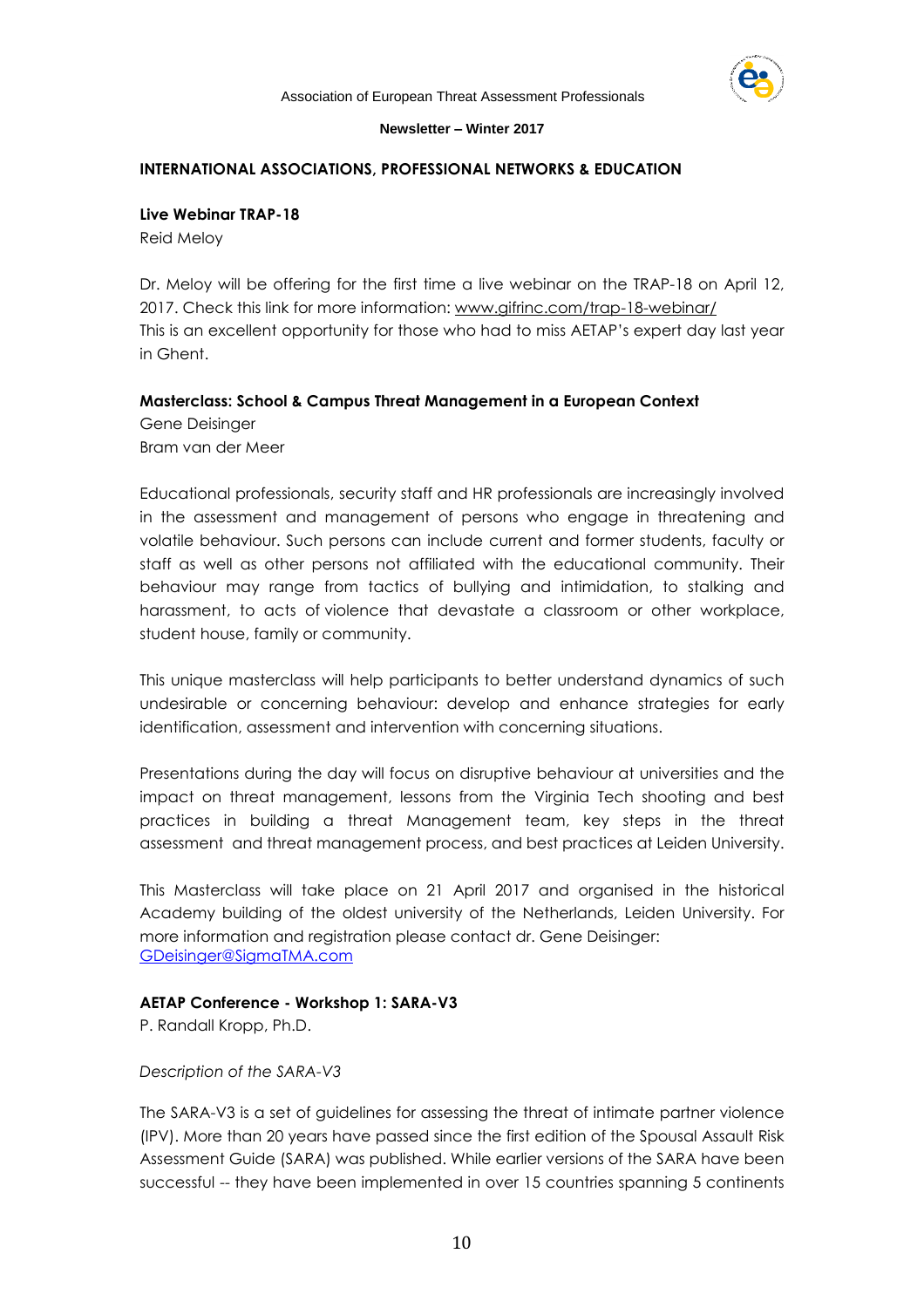

-- there have been significant developments in the field since the SARA was first released. The empirical and professional literatures on IPV have advanced significantly, and there have been several innovations in the SPJ approach that can be seen in guidelines such as the HCR-20 (Version 3), the Guidelines for Stalking Assessment and Management (SAM), and the Brief Spousal Assault Form for the Evaluation of Risk (B-SAFER). A revision was due, and the SARA-V3 is built directly upon these developments. Further, authors Randall Kropp and Stephen Hart, internationally recognised experts in IPV threat assessment, were able to incorporate feedback and knowledge gained from two decades of implementing earlier versions of the SARA. Overall, the result is a significantly updated instrument that is rooted in a current and comprehensive review of 35 years of IPV research, incorporating key advances in threat formulation, scenario planning, and victim safety planning. The SARA-V3 is now the state of the art SPJ guide for IPV threat assessment.

# *Workshop Format and Goals*

Participants will learn how to apply the SARA-V3. The workshop will include the following: (1) General principles of the SPJ approach to threat assessment with a specific focus of IPV; (2) Overview of the content of the SARA-V3, with special attention to changes made to the current edition; (3) Instruction on the administration of the SARA-V3, including formulation, scenario planning, and threat management steps; and (4) Case study exercise allowing participants to practice the knowledge gained in the workshop. It is anticipated that by the end of the workshop participants will understand the content and administration of the SARA-V3, and will be equipped to apply the instrument to their threat assessment work.

# *Who should attend?*

This workshop is appropriate for security, law enforcement, correctional, and health professionals charged with confronting intimate partner violence in the home, workplace, and post-secondary institutions.

# **ATAP Conference**

August 16-19 2016, Anaheim, USA ATAP 2016 summary

The 26th ATAP was again a display of traditions, logistics and organising skills. In 2016 ATAP had it's 26th annual Threat Management conference in Anaheim, California. The conference was the biggest of it's history and as usual, marvelously organised.

The conference consisted of four lecture days with three tracks running simultaneously. In the past ATAP has traditionally been very focused on serving the law enforcement audiences, but this year was somewhat exceptional. Law enforcement case-study topics are still heavily visible in the program, but in 2016 the program was more balanced with topics suitable for other audiences as well. Main themes were focused also around terrorism as well as online activities. One very nice change was that core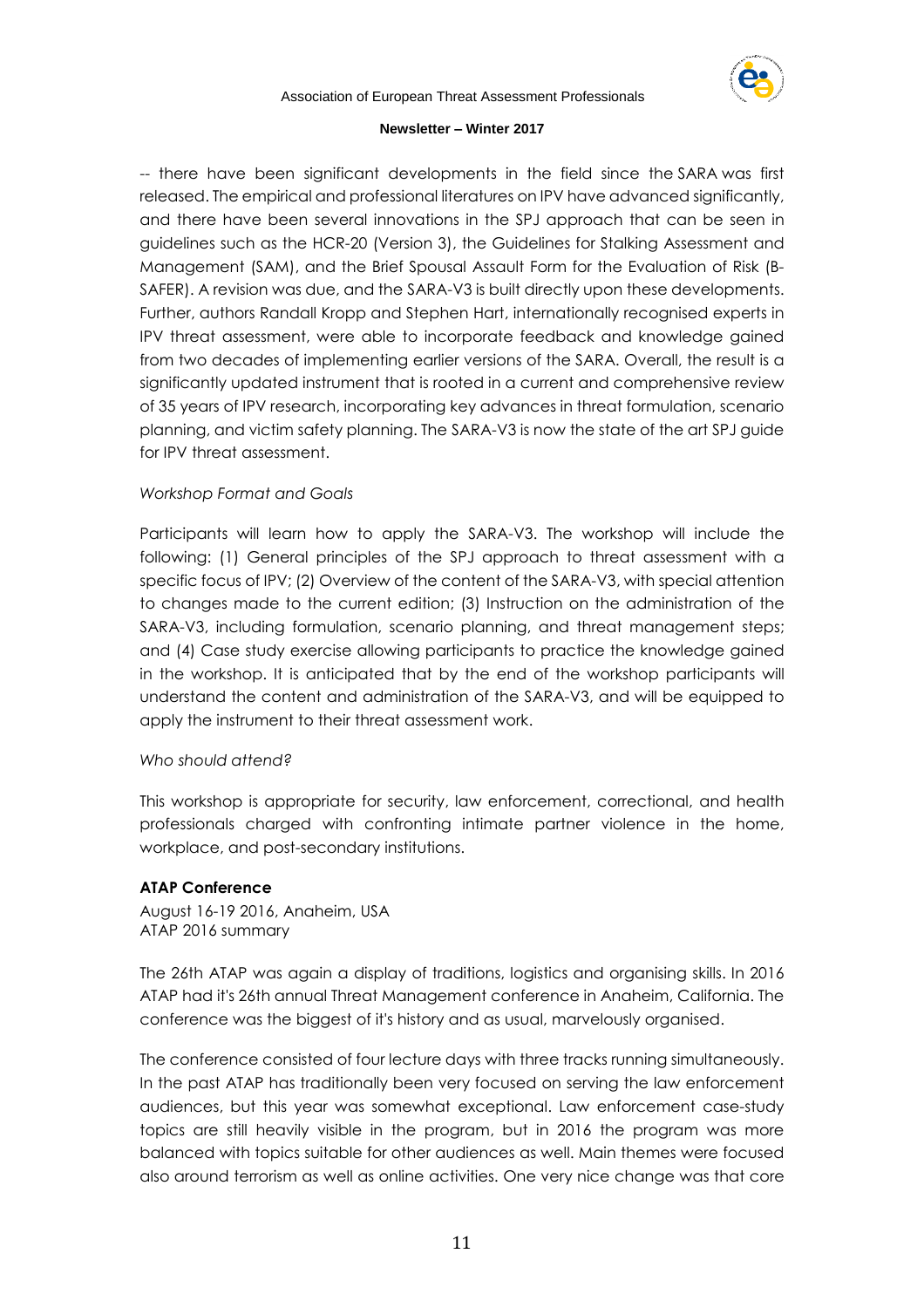

competencies track provided extremely useful information for those who are new to the field but also excellent tips to people who were considering to take the CTM-exam. In 2017 AETAP is doing something similar related to Core competencies. Please remember to check out our website and program for 2017 conference.

The AETAP board has been able to send one board member to every major TAP conference that are organised globally. This is to show support and enhance communication between all TAPS but also to seek out good topics and speakers to our own annual conference. I am happy to say that 2017 in Dublin we will have some of the excellent speakers from ATAP presenting at AETAP as well.

ATAP is the oldest and the biggest of all four TAPs and they keep growing. This year three new chapters were started and ATAP is yet again at the front lines developing the activities for their members. This certainly something that is very beneficial for AETAP as well, since we can benchmark similar activities later for our members to enjoy. If you have the possibility, please consider adding ATAP to your travel itinerary this year. The trip is well worth the investment.

**Totti Karpela** AETAP President

## **CATAP annual Conference**

Whistler Mountain, October 23-27, 2016

The annual CATAP conference, held in beautiful Whistler Mountain, was well attended by a strong delegation representing mental health, policing, security, criminology and other corporate threat management professionals. We enjoyed three days of excellent presentations as well as highly informative expert seminars on Open Source Intelligence Techniques (Michael Bazzell), and Extremism: (Peter Collins & Reid Meloy). Among the presenters were world leading experts such as Stephen Hart, Randy Kropp, and Reid Meloy. The program was very well composed and stretched from presentations on personality disorders and sex offenders, to several presentations on workplace violence.

The absolute peak of the conference was seen by many as the half day panel discussion on cultural implications in threat assessment. Drs Stephen Hart, Karl Hanson, Mark Olver and Daryl Kroner were in the panel, where Dr Hart represented the SPJ approach to threat assessment and the other three the actuarial approach.

The background to this panel discussion is a recent Federal Court ruling in Canada where the use of actuarial risk assessment tools in risk assessment with Aboriginal persons in Correctional Service of Canada where thrown out. This of course raises the question of the cross-cultural validity of risk assessments. How generalizable are risk assessments to different people groups? What measures should a forensic clinician use to assess those from minority groups?